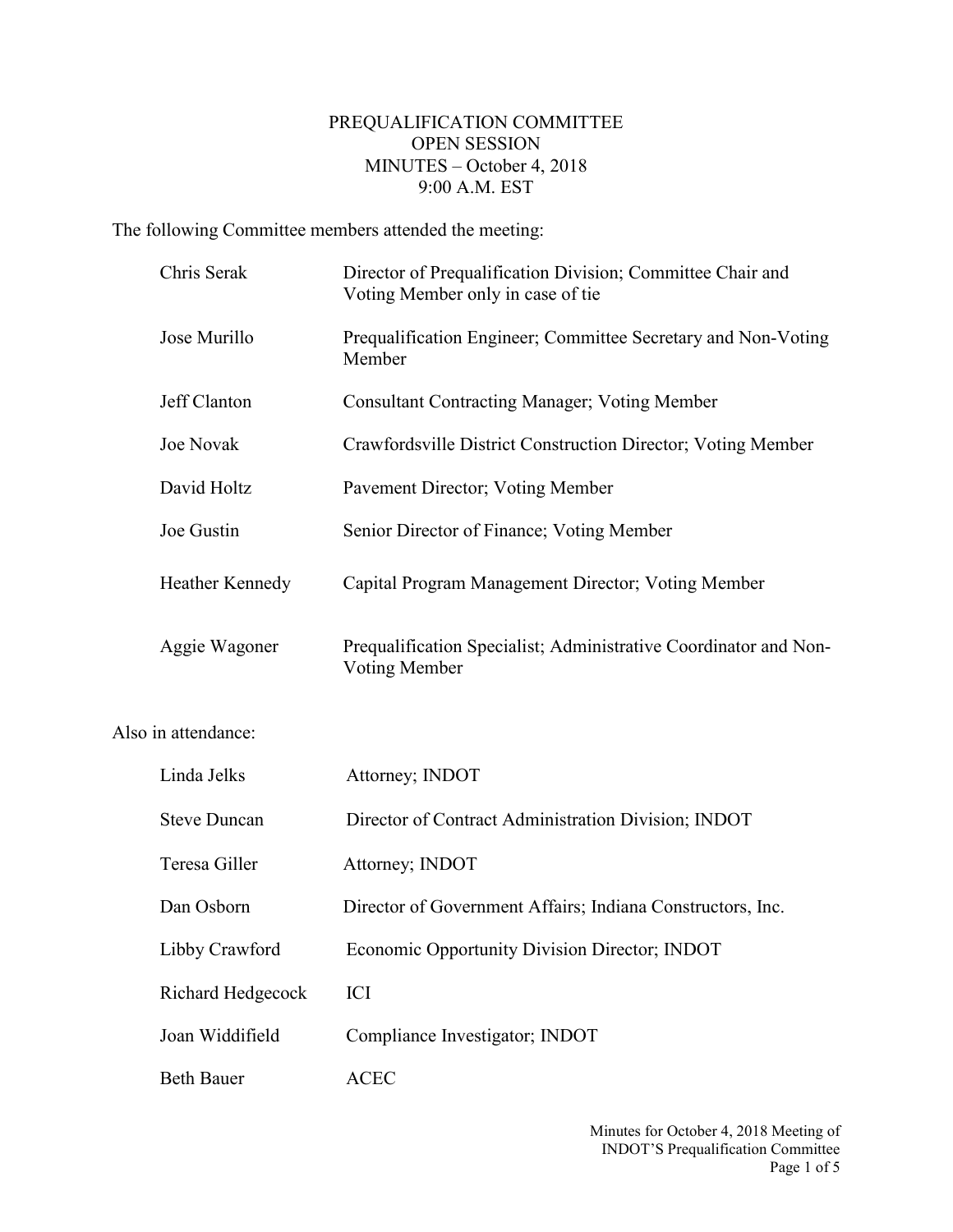The Committee reviewed the following agenda items:

- 1. Call to Order and Welcome
- 2. Adoption of September 6, 2018 meeting minutes
- 3. Contractor Updates
	- a. American Contracting & Services
	- b. T & J Services Inc
- 4. Committee charter discussion
	- a. Charter revisions
	- b. New members
- 5. Consultant Manual Update
- 6. Paperless Update
- 7. New Business
- 8. Public Comment
- 9. Adjournment

## PREQUALIFICATION COMMITTEE MEETING OPEN SESSION October 4, 2018

Mr. Serak, Committee Chair, called the meeting to order at 9:03 a.m. EST. All Committee members were present, with the exception of Jim Stark and Louis Feagans.

- 1. Call to Order and Welcome
- 2. Adoption of September 6, 2018 meeting minutes.

Mr. Serak asked if there were any questions or other changes that needed to be made. The members did not have any questions or additional changes.

Mr. Clanton moved to adopt the minutes from the September 6, 2018 meeting.

Mr. Gustin seconded Mr. Clanton's motion. All members voted in favor.

3. Contractor updates

Mr. Serak said Mr. Murillo will discuss the next topic, which is contractor updates.

Mr. Murillo said he is going to just give a brief update regarding the two contractors. Mr. Murillo said he found some issues with about 25% of the evaluations for American Contracting & Services during the review of the 2017 renewal. Some of the issues included not following the specifications and issues with personnel. During the 2018 review, Mr. Murillo said he found similar issues. Based on the issues, their certificate was made valid for only six (6) months and they were asked to respond and explain the negative evaluations. As of right now, Mr. Murillo had not received a response, so he will let the certificate expire until they respond.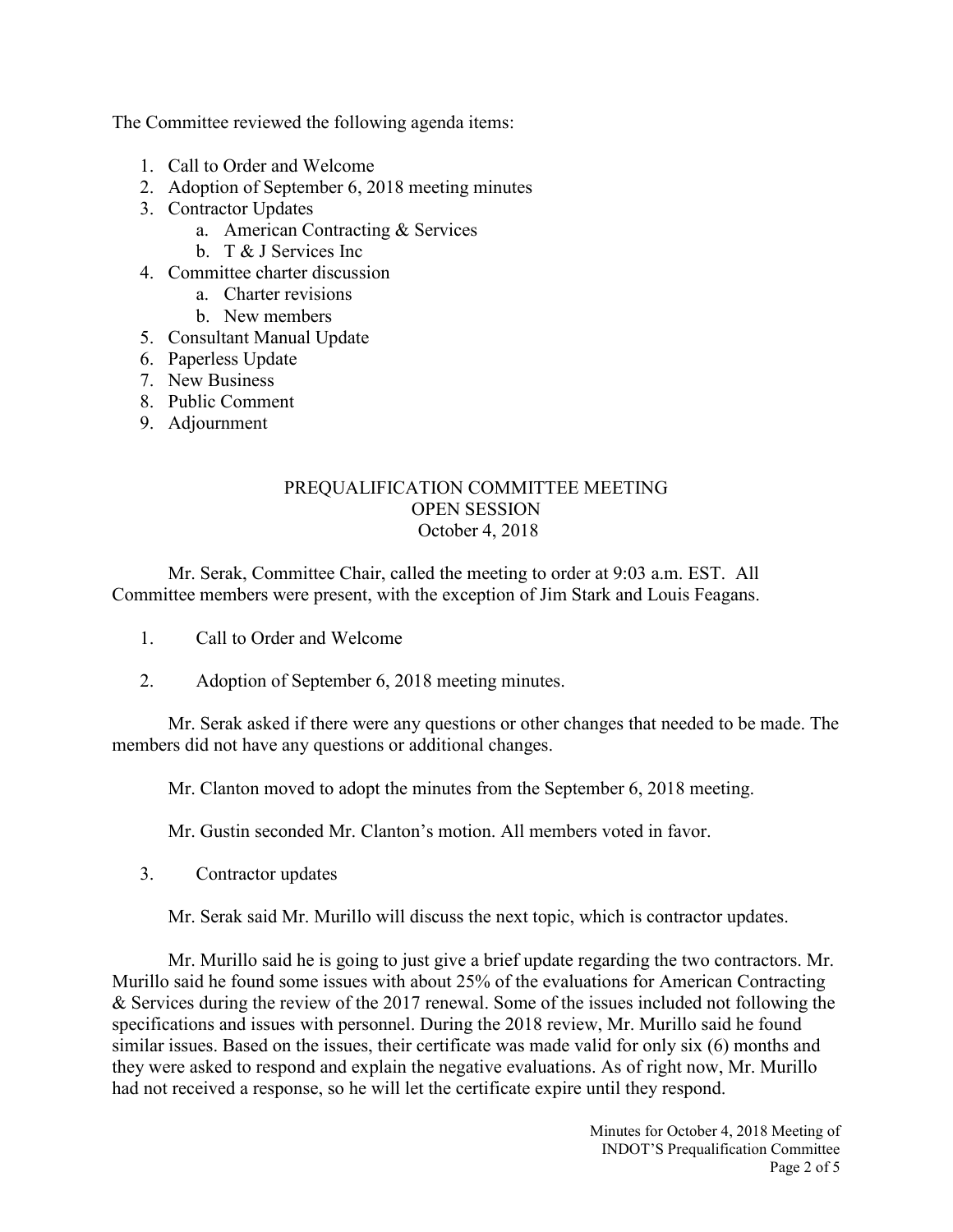Mr. Serak said he spoke to the President of American Contracting  $\&$  Services the day before the meeting, and he said he was not aware of the issues at hand. Mr. Serak said the resolution for now is to let the certificate expire until they are able to discuss these matters in more detail.

Mr. Murillo then spoke about the issues with  $T \& J$  Services, Inc. They have also received a shortened duration on their certificate and have also not responded to the letter they received. The decision is to let their certificate expire, and before they can reapply they will need to respond to the issues.

4. Committee charter discussion

Mr. Serak said he changed and removed some of the wording in the charter. The quorum definition was changed to reflect the rule. In addition, Mr. Serak took out the wording regarding a committee member being removed per Mr. Serak's discretion, since it is not at his discretion.

Ms. Kennedy said she had a discussion regarding the purpose statement of the charter. Ms. Kennedy suggested to change the verbiage from capable and compliant to responsible and competent, in order to match the rule.

Ms. Giller suggested taking the words out completely.

Ms. Kennedy said she just doesn't want there to ever be an issue since the charter doesn't match the rule.

Mr. Serak said he would just eliminate the capable and compliant words.

Mr. Novak brought up a document that was adopted by the charter in 2010 titled "Meeting Procedures". Mr. Novak suggested adding a statement that states the charter will supersede that document until further discussion can be had regarding the 2010 document.

Mr. Serak asked if there was a motion to adopt the charter subject to the stipulation regarding the 2010 document.

All members voted in favor except Mr. Holtz.

Mr. Serak asked if there was a concern regarding the charter.

Mr. Holtz said he doesn't agree with removing the descriptive words completely, and thinks the words should be changed to match the rule.

After further discussion, the decision was made to use the phrase "limiting work to qualified, competent and responsible persons".

Mr. Clanton then suggested to add the word services to the new phrase so the sentence reads "limiting work and services to qualified, competent and responsible persons".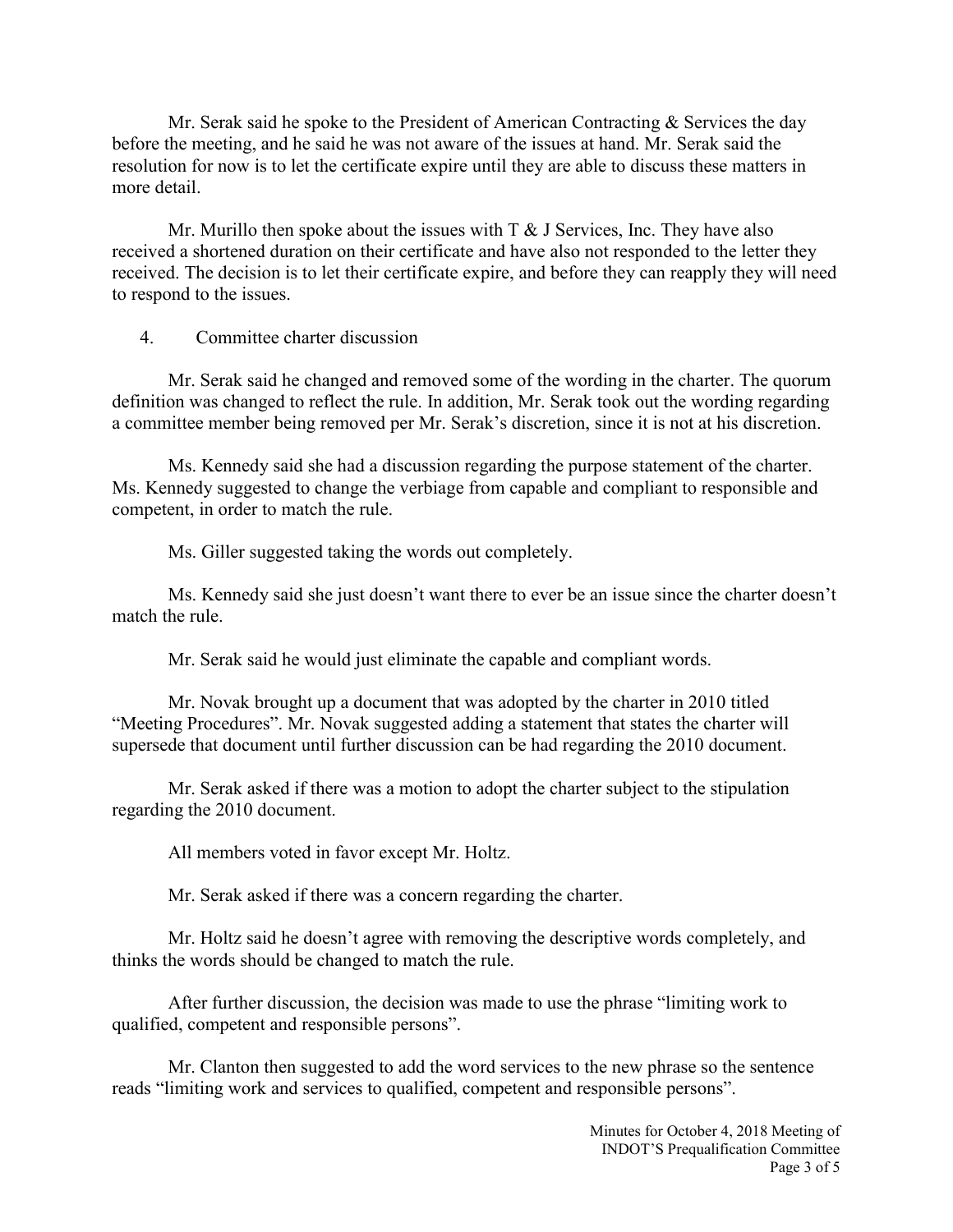Mr. Serak asked if there was a motion to adopt the amended, revised charter along with the stipulation regarding the policy and procedures.

Mr. Novak moved to adopt the amended, revised charter along with the stipulation.

Mr. Holtz seconded Mr. Novak's motion. All members voted in favor.

Mr. Serak then discussed the next item on the agenda, regarding new members for the prequalification committee. Mr. Serak said his suggestion is to wait until the beginning of next year to make a decision regarding new members. Mr. Serak said if all three (3) members join the committee, there will be an even numbers of members.

Ms. Kennedy reminded Mr. Serak that as of now the charter states there needs to be an odd number of voters.

Mr. Serak said with the consent of the committee, he will strike that from the charter. Mr. Serak asked if there was a motion to strike the paragraph from the charter.

Ms. Kennedy moved to strike the paragraph from the charter.

Mr. Novak seconded Ms. Kennedy's motion. All members voted in favor.

5. Consultant manual update

Mr. Serak said it was recently brought to his attention that there is a discrepancy between the bridge inspection requirement for the letters of interest versus what is in the manual. Mr. Serak said there needs to be a discussion with ACEC before moving forward.

Mr. Clanton asked about the schedule for introducing the updated consultant manual.

Mr. Serak said he would like the updated manual to be published after the November prequalification committee meeting and the new work types to be used for advertisement starting January 1, 2019.

6. Paperless Update

Mr. Serak said the only update is that there are only two (2) cabinets left to scan for the contractor paperwork and there are two (2) cabinets for the consultant paperwork. Mr. Serak said there are updates being made to PSCS, but once the updates are complete, the consultant side will be completely paperless as well.

7. New Business

Mr. Serak asked if there was any new business.